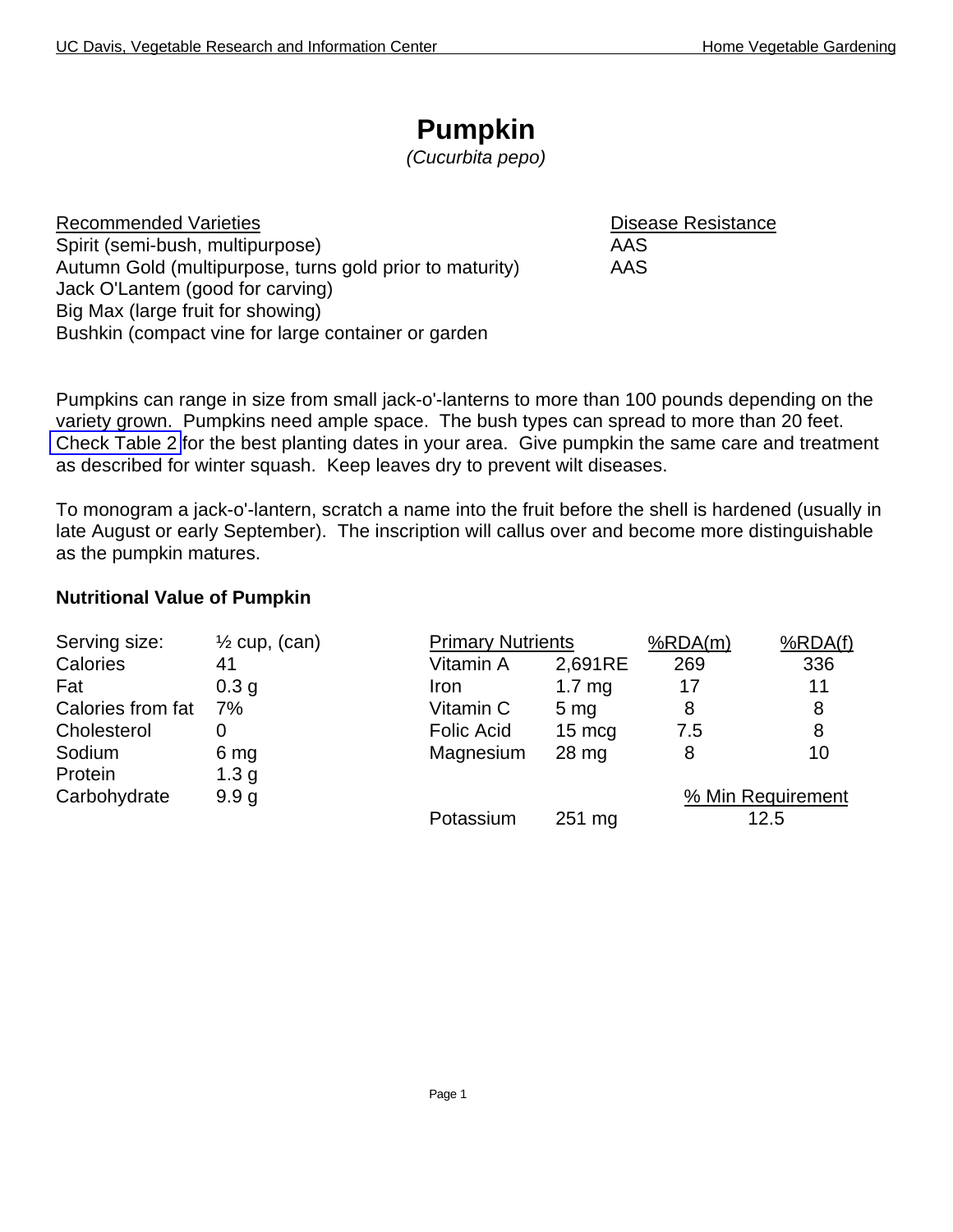## **Problem Diagnosis for Pumpkin**

| <b>What the Problem</b><br><b>Looks Like</b>                                                                                                  | <b>Probable Cause</b>                                                                 | <b>Comments</b>                                                                                                          |
|-----------------------------------------------------------------------------------------------------------------------------------------------|---------------------------------------------------------------------------------------|--------------------------------------------------------------------------------------------------------------------------|
| Deformed, curled leaves. Small, soft-<br>bodied insects on undersides of<br>leaves. Sticky honeydew or black,<br>sooty mold may be present.   | Aphids                                                                                | Use insecticidal soap.                                                                                                   |
| Fine stippling on leaves. Yellow or<br>brown leaves. Leaf undersides are<br>silver-gray with fine webbing and<br>yellow, orange, or red dots. | Spider mites                                                                          | Use oil or soap spray.                                                                                                   |
| Leaves turn yellow. Honeydew or<br>sooty mold present. Clouds of tiny<br>while insects fly up when plant is<br>disturbed.                     | Whiteflies                                                                            | Remove infested plants as<br>quickly as possible.<br>Remove lower, infested<br>leaves of plants not totally<br>infested. |
| Coarse, white stippling on upper<br>surface of leaves. Leaves may turn<br>brown.                                                              | Leafhoppers                                                                           |                                                                                                                          |
| Blotches or tunnels on leaves                                                                                                                 | Leafminers                                                                            |                                                                                                                          |
| Angular necrotic areas on leaves                                                                                                              | Angular leaf spot<br>(caused by bacterium that<br>spreads in water)                   | Avoid wetting foliage with<br>irrigation water.                                                                          |
| Swelling, beads on roots. Wilted<br>plants. Poor yields.                                                                                      | Nematodes                                                                             | Rotate crops. Use soil<br>solarization techniques.                                                                       |
| Holes chewed in leaves. Scarring of<br>runners, young fruit. Wilting. Beetles<br>visible.                                                     | <b>Cucumber beetles (Beetles</b><br>are yellow-green with black<br>stripes or spots.) | Use pyrethrins.                                                                                                          |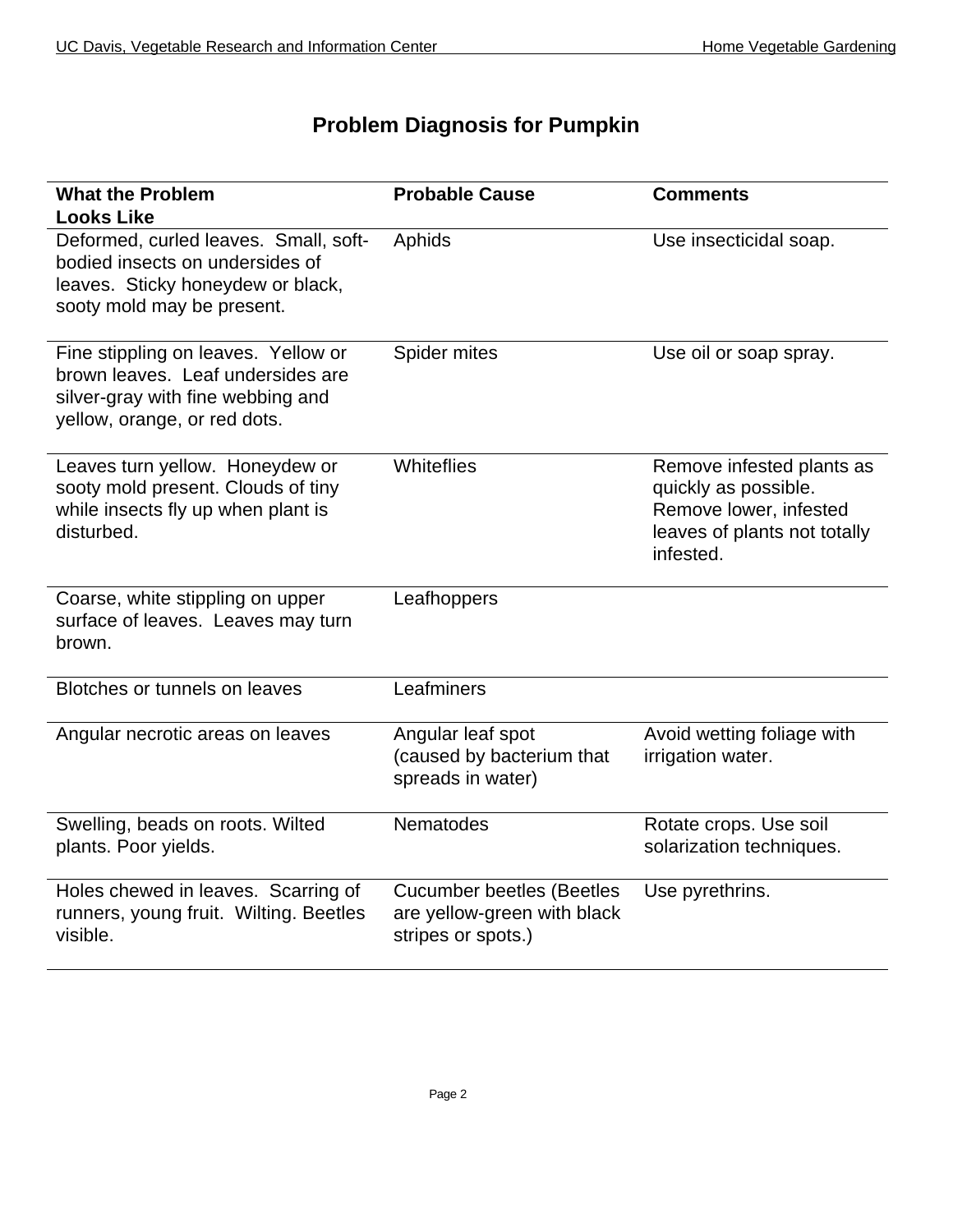## **Problem Diagnosis for Pumpkin (continued)**

| <b>What the Problem</b><br><b>Looks Like</b>                                                                                           | <b>Probable Cause</b>                                                                          | <b>Comments</b>                                                                                                                                                                     |
|----------------------------------------------------------------------------------------------------------------------------------------|------------------------------------------------------------------------------------------------|-------------------------------------------------------------------------------------------------------------------------------------------------------------------------------------|
| Leaves have small specks that turn<br>yellow, then brown. Vines wilt from<br>point of attack to end of vine.                           | Squash bug                                                                                     | Trap adults beneath boards<br>in spring. Turn over boards<br>in a.m. and kill. bugs. Pick<br>off adults, young, egg<br>masses.                                                      |
| White, powdery spots on leaves and<br>stems. Spots may enlarge and<br>completely cover leaf. Defoliation<br>may occur. Yields reduced. | Powdery mildew<br>(Spores of powdery mildew<br>fungus are spread by wind<br>and air currents.) | Disease is less severe in<br>hot, dry weather. Use<br>resistant varieties. Dusting<br>with sulfur can be effective.<br>Remove old plant debris.                                     |
| Yellow spots on upper leaf surfaces.<br>Grayish, fuzzy growth on undersides<br>of spots.                                               | Downy mildew<br>(caused by fungus disease)                                                     | Use resistant varieties.<br>Remove old plant debris.                                                                                                                                |
| Stunted plants, small leaves with<br>irregularly shaped light and dark spots<br>(mottled). Yields reduced                              | Mosaic virus<br>(transmitted by aphids)                                                        | Remove infected plants as<br>soon as detected. Control<br>aphids. Control weeds.<br>Aluminum foil is effective as<br>soil mulch to reduce<br>infection Deformed fruit is<br>edible. |
| Poor fruit set                                                                                                                         | Insufficient pollination<br>Lack of bee pollinators                                            | Hand-pollinate using artist's<br>paintbrush if you have too<br>few bee pollinators. Bee<br>activity may be low due to<br>cool weather or insecticides.                              |